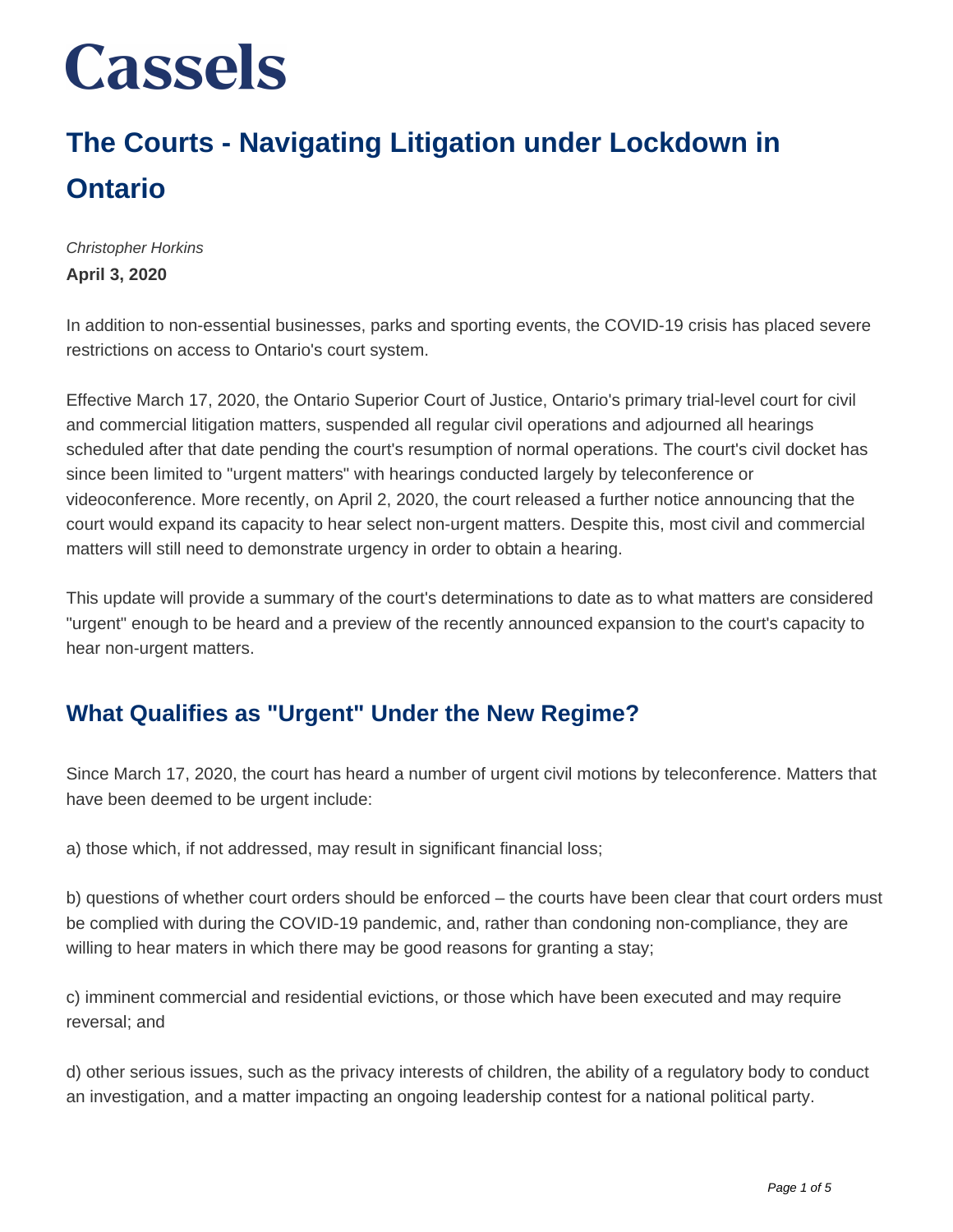Where there is no real evidence of urgency, or where the action has a history of procedural delay, judges have factored this into their determination of urgency and have refused to hear motions.<sup>1</sup>

#### **Examples of "Urgent" Matters Heard Since March 17, 2020**

**Risk of Financial Loss**: A substantial risk of imminent financial losses has been a primary driver of the court's determination of urgency in civil and commercial matters. In Ali v Tariq, the sale of a property was put in jeopardy by a writ of execution granted pursuant to a default judgment that was filed against lands and premises that were to be sold.<sup>2</sup> The motion was "urgent" because of the impending loss of the sale and "dramatic losses" if the sale did not close – particularly given the current state of economic uncertainty. In Morris v Onca, a judgment creditor who was at risk of defaulting on a real estate transaction sought an urgent hearing for a contempt order to enforce payment of the money owed, which had been obtained by the respondent through fraud.<sup>3</sup> The judgment creditor presented evidence that the fraudster was actively moving assets overseas, and the court determined that the matter was urgent.

The prospect of financial hardship, however, will likely not be sufficient on its own to make a matter urgent. In Theis v Theis, the court refused to hear a motion for the release of trust funds from the sale of the parties' matrimonial home because, despite the fact that the applicant's business had closed due the pandemic and she remained obliged to pay a number of expenses, "the evidence does not support a finding that Ms. Theis [is] in dire financial circumstances."<sup>4</sup> The court underscored that clear evidence of "dire issues related to the parties' financial circumstances" was required, and that "[t]he results of any application for provincial or federal funds, or the anticipated timeline for a determination of such application for funds" was evidence the court would need to consider.

**Compliance with Existing Court Orders**: The court has also emphasized the importance of continued compliance with court orders. Rather than condoning non-compliance, courts have demonstrated that they are willing to hear matters where there may be good reasons for granting a stay. In *Hrvoic v Hrvoic*, the respondent had failed to comply with an earlier order for repayment of \$500,000.<sup>5</sup> The court held that "the issue of whether the order ought to be stayed is time sensitive and important." The court found that the actions of the parties had made the motion urgent, even though the underlying actions (related to corporate ownership and family law disputes) were not themselves urgent.

The courts have heard many urgent family law applications in respect of compliance with existing orders, such as spousal support, and custody and access orders. Generally, the courts seek to enforce such existing orders,<sup>6</sup> though they caution that all parties must abide by social distancing guidelines.<sup>7</sup> It can likely be expected that a similar approach will be taken to enforcing injunctive orders in civil and commercial matters.

**Commercial Tenancies**: In Oppong v Desoro Holdings Inc, a commercial tenant sought relief from the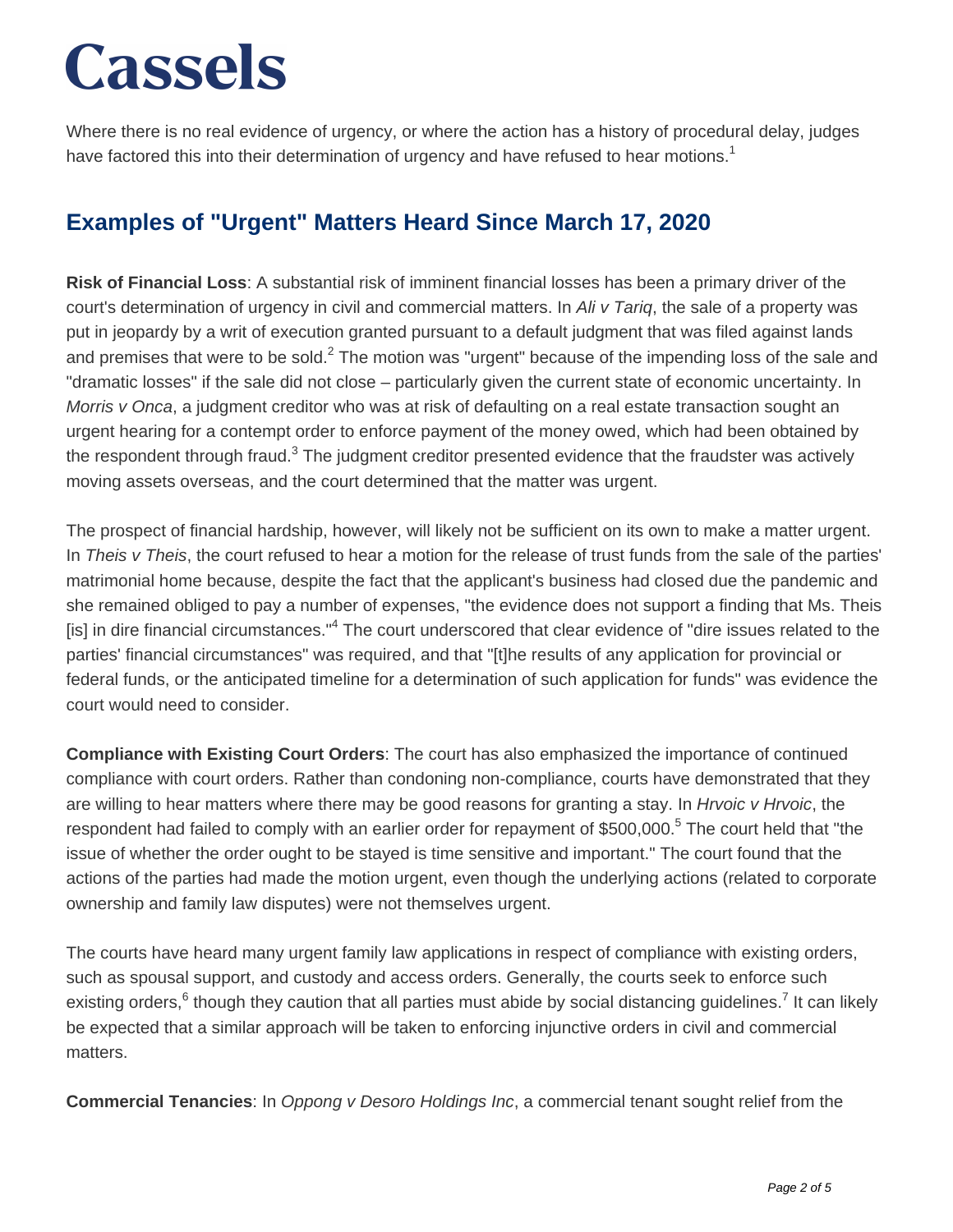forfeiture of the lease to her hair salon by her landlord. $^8$  As the applicant was dispossessed, the motion was determined to be urgent. The urgency determination was not affected by the anticipated impending closure of non-essential businesses, including the applicant's hair salon.

**Residential Tenancies**: Despite the order that most residential evictions should not proceed, courts have found that issues related to residential evictions may still be urgent, and that some evictions may go forward where there are urgent reasons, such as tenants engaging in irresponsible or unlawful conduct. In Atkinson v Lysak, the court declined to order that an eviction should proceed but left it open to the landlord to bring an order that the court would consider if the tenant continued to behave irresponsibly and unreasonably.<sup>9</sup> In Young v CRC Self-Help, a tenancy was reinstated pending appeal to the Landlord Tenant Board, even though the tenant had already been evicted.<sup>10</sup> The court left open the option for this landlord to seek eviction again should the tenant continue to engage in illegal or dangerous conduct.

**Other Serious Issues**: In Karahalios v Conservative Party of Canada, the court held that an application to challenge a candidate's disqualification from the Conservative Party of Canada leadership race should proceed, as the leadership vote was scheduled for June and the list of candidates was to be released in a matter of days.<sup>11</sup> The court stated that, "[a]lthough the application does not raise a strictly financial issue, it is time sensitive and the consequences have implications on the national political process in the country."

In the context of ongoing litigation, the responding party in Rogerson v Havergal College alleged that the applicant breached a court order by filing affidavit evidence in the court's public file that improperly discloses the private information of several minor children. This was deemed to be urgent because the privacy interests of children are "of superordinate importance."<sup>12</sup>

In College of Physicians and Surgeons v SJO, the court modified an existing procedural order to reflect COVID-19 restrictions, enabling the professional regulator for doctors in Ontario to continue to perform its regulatory function by continuing its investigation through the pandemic.<sup>13</sup>

### **What's Next? Further Expansion of Virtual Court Offerings Beginning April 6, 2020**

On April 2, 2020, the Superior Court released an updated Notice to the Profession, the Public and the Media Regarding Civil and Family Proceedings, providing new information about the expansion of hearings using videoconference technology. Courts largely remain suspended, for civil matters but starting April 6, 2020, the court will begin to hear limited non-urgent matters in addition to matters which are urgent. These vary by region and include pretrial conferences, Rule 7 motions and consent motions made in writing.

The court has advised that it will rely on its inherent jurisdiction as entrenched in section 96 of the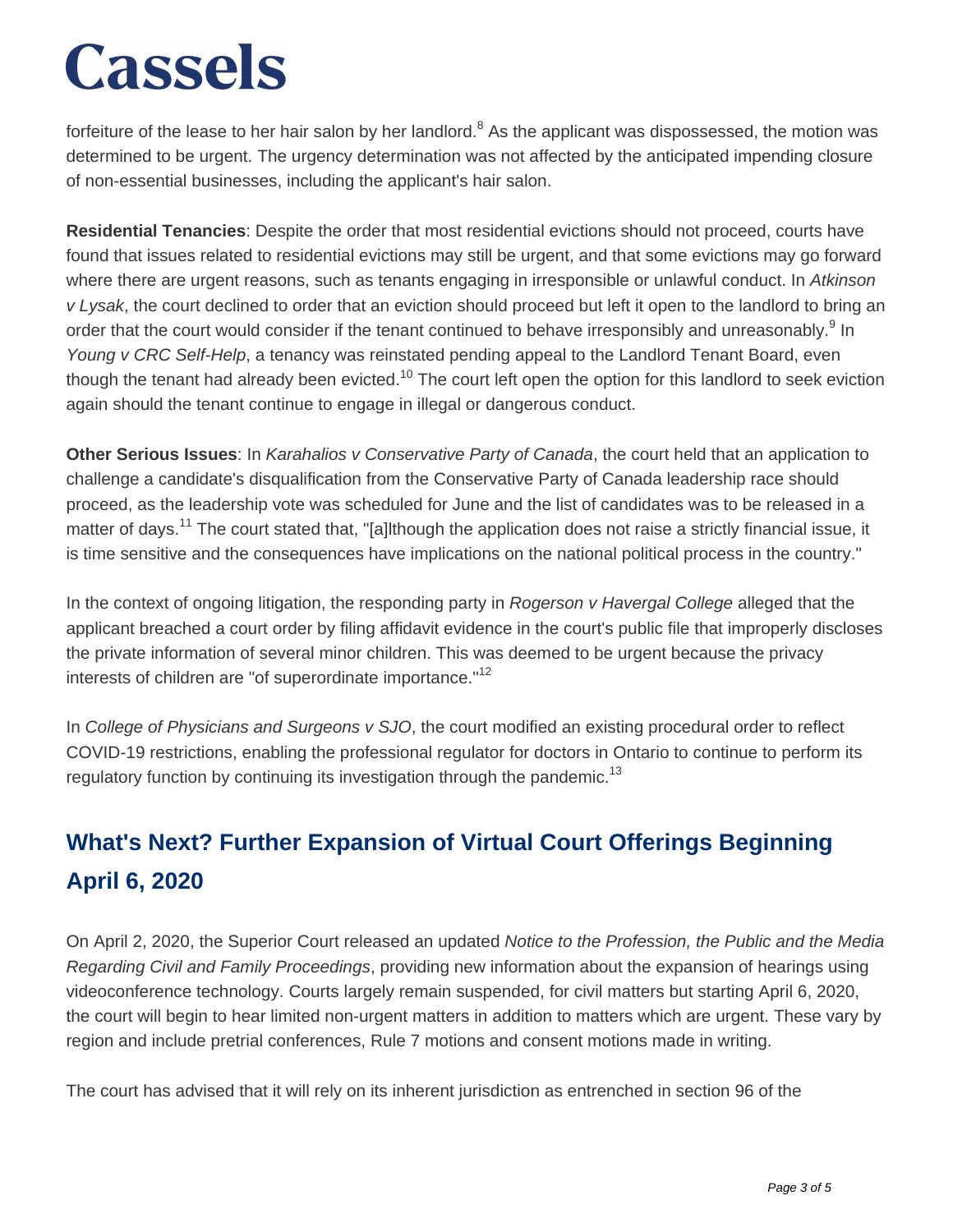Constitution Act, 1867 to relieve compliance with procedural rules, regulations and statutes when it is just, reasonable or necessary to do so. As an example, the court's April 2 notice provides that, going forward, parties will no longer have to seek consent to serve documents by email where email service is permitted. The court has requested all parties' cooperation, flexibility and creativity to ensure that hearings are timely, just and fair.

Each region of the court has issued its own a notice to the profession, setting out process modifications and the types of non-urgent hearings that will be heard starting April 6. Despite broadly expanded capacities for criminal and family law matters, the court's capacity to hear non-urgent civil matters will remain quite limited. Generally, the court will hear:

- Pretrial conferences where parties and counsel are prepared to attend by videoconference with full intention and authority to settle the case;
- Motions governing approval of settlements for parties under disability (known as "Rule 7" motions); and
- Consent motions or applications made in writing.

For all other matters, the urgency criteria described above will remain a relevant gatekeeper to obtaining a hearing during the suspension of regular court operations.

In addition, the Divisional Court, which hears appeals from interlocutory orders, decisions of the Small Claims Court and certain administrative tribunals, will begin scheduling hearings by ZOOM videoconference for select non-urgent matters. Priority will be given to matters considered urgent or time sensitive or that have already faced procedural delay in awaiting a hearing.

Finally, the specialized Commercial List in Toronto, which hears insolvency and other complex commercial matters, will begin to hear select motions and applications, case management conferences, pre-trial conferences and judicial settlement conferences which can be completed within four hours. All contested matters will be heard by ZOOM or other videoconference platform. From this, it can be expected that cases on the Commercial List may expect greater availability of court time for non-urgent matters in the short term as opposed to matters on the regular civil list.

#### **Key Takeaways**

The COVID-19 crisis has required Ontario courts and litigants to dive headfirst into the 21st Century and take full advantage of available technology to ensure that important disputes are resolved quickly and efficiently. While court time for civil and commercial matters continues to be limited, great strides are being made to increase the court's capacity to hear urgent and important matters during the suspension of regular court operations. Cassels will continue to monitor the expansion of court operations during the pandemic